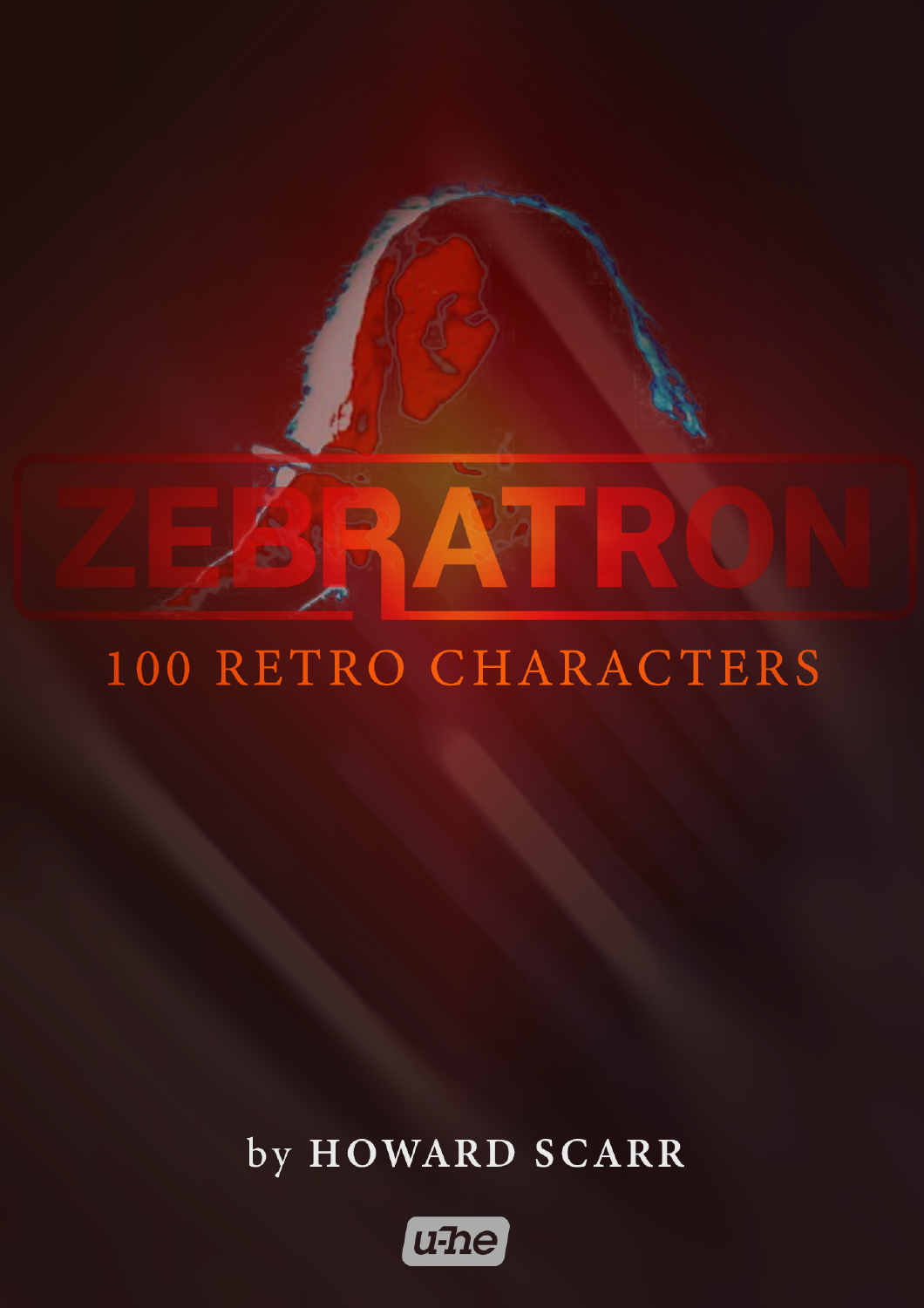Zebratron started with my recently revived fascination for the etherial sounds of magnetic tape-based keyboards and other eccentric instruments of the late '60s and '70s. I tried to recreate some of that magic in Zebra by simulating what were considered flaws at the time: tape wow, BBD colouration, lop-sided vibrato and various other pitch anomalies, recorded room ambience etc.. Then I adjusted the laws and limits of the realtime controls (see the box below) to optimise the playing experience… so enjoy!

About me: I have been obsessed with synthesizers ever since I co-founded the UK's first all-synth band ZORCH in 1973. My first synth was an EMS Synthi AKS and my current favourite is Zebra2. You can hear many of my synth sounds in the musical scores to such movies as *The Dark Knight*, *Angels & Demons, Inception*, *Dunkirk* and *Blade Runner 2049.*

#### **Installation**

Zebratron requires Zebra version 2.8, as the presets make use of new features, especially the *NuRev* reverb. Please update if necessary from [www.u-he.com](http://www.u-he.com/products/zebra2) (updates are free!)

- 1. Load an instance of Zebra into your DAW and click on the PRESETS button
- 2. In the browser right-click on 'User' then select the option 'reveal in Finder' (macOS) or 'open in Explorer' (Windows)
- 3. Copy the 'Zebratron' folder into the 'Zebra' folder you have just revealed or opened
- 4. Back in Zebra's own browser, right-click in the directory and select 'refresh'

If Zebra was installed using the default paths, it will recognize presets in these locations:

| <b>Windows</b> 'Local' |        | \VstPlugins\u-he\Zebra2.data\Presets\Zebra2\     |
|------------------------|--------|--------------------------------------------------|
|                        | 'User' | \VstPlugins\u-he\Zebra2.data\UserPresets\Zebra2\ |
| macOS                  |        | 'Local' MacHD/Library/Audio/Presets/u-he/Zebra2/ |
|                        | 'User' | ~/Library/Audio/Presets/u-he/Zebra2/             |

### **IMPORTANT**

Zebratron patches react to **modulation wheel**, **Control A** and **Control B**, often quite dramatically. By default, Control A is MIDI CC 2 and Control B is MIDI CC 11, but these can be reassigned (see the Zebra2 user guide). Many presets also react to aftertouch and note velocity.

The minimum positions of those three controls only give you the most basic sound of each preset – there is a lot more character to discover!